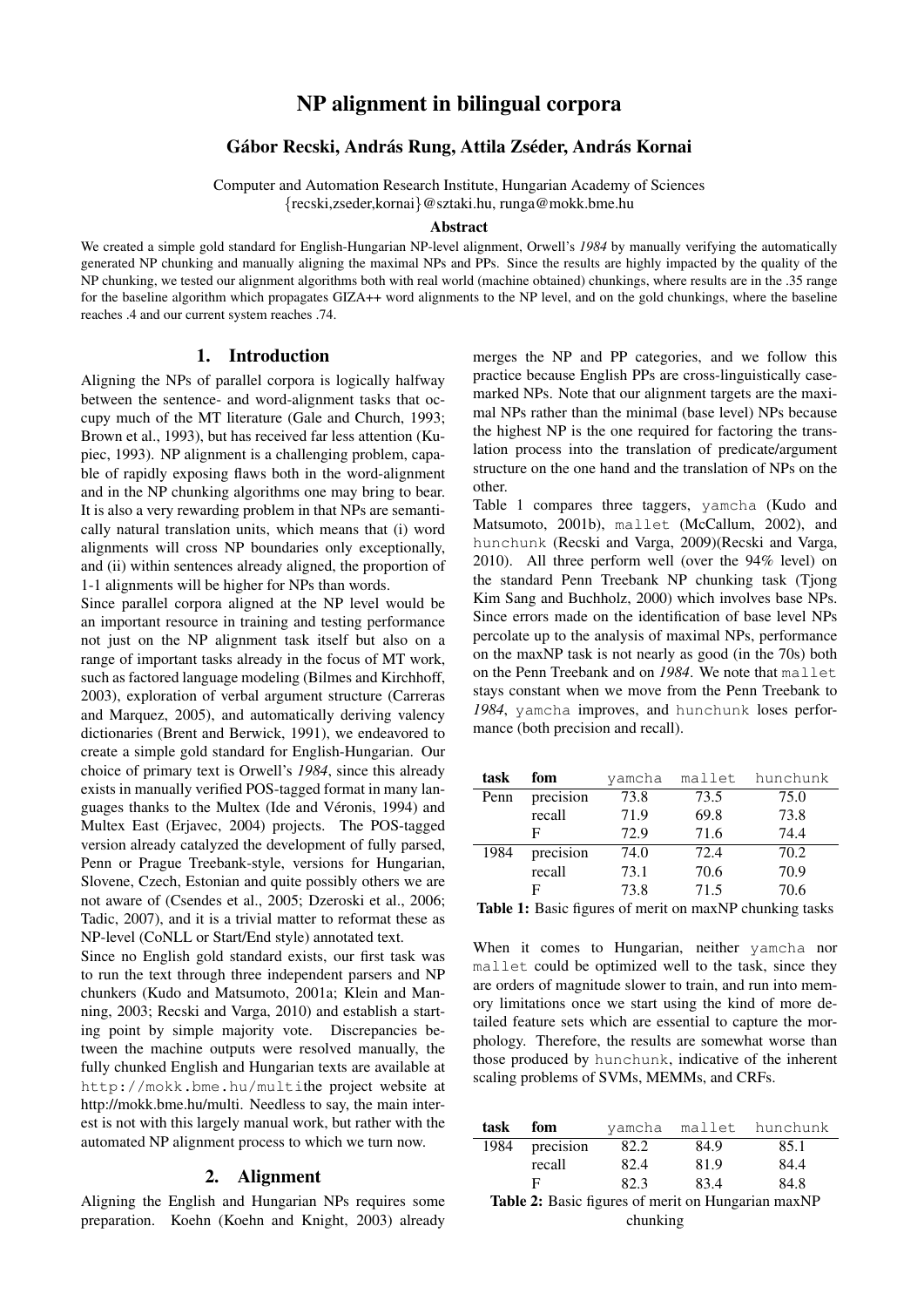Major algorithmic steps in the alignment phase included the following: (1) Stemming of English and Hungarian text using hunmorph (Trón et al., 2005); (2) Building a probabilistic English-Hungarian dictionary from the sentencealigned bicorpus Hunglish (Varga et al., 2005), using the algorithm ItCo (based on Melamed 1998 and described in detail in Recski et al 2009); (3) Building a probabilistic English-Hungarian dictionary of function words using the same algorithm. We also Extended the main dictionary with a small set of word pairs obtained from *1984* itself. This addition will include word pairs which are typical of the novel, and with proper noun pairs based on low Levenshtein distance capitalized word pairs from *1984*, e.g. *Oceania/Oce ´ ania ´*

For an English sentence with a set of NPs  $E$  and its Hungarian translation with a set of NPs  $H$ , an NP alignment is a subset of the set  $E \times H$ . For each candidate NP-pair  $N \in E$ ,  $M \in H$  we evaluate

$$
\sum_{\substack{w \in N \\ q \in M}} \frac{p(w,q)}{|M| + |N|}
$$

where the probability  $p(w, q)$  that two words are translations of each other is obtained from the probabilistic E-H dictionary. When the value of the above formula exceeds a given threshold t, the NP pair  $(N, M)$  is deemed part of the alignment.

Both the dictionary building algorithm and the alignment itself take stemmed text as their input. When evaluating the above formula for some pair of NPs  $(N, M)$ , we disregard function words in both languages to reduce noise. If the NPs contain function words only, we calculate  $p(N, M)$  by looking up word pairs in a dictionary of function words.

### 3. Results and discussion

Since the input to the alignment step is very noisy, this has a major impact on the alignment itself: obviously if the input on the source (target) side is only correct with probability  $p$  $(q)$  we can't expect the whole alignment be better than  $pq$ . In Table 3, we present not just actual results but also estimates based on the above formula, which give an idea about the potential of the system given the current limitations of the chunkers.

| task     | fom       | vamcha | mallet | hunchunk |
|----------|-----------|--------|--------|----------|
| baseline | precision | 47.6   | 48.5   | 47.7     |
|          | recall    | 17.7   | 17.9   | 17.9     |
|          | F         | 25.8   | 26.2   | 26.0     |
| estimate | pq prec   | 60.8   | 61.5   | 59.7     |
|          | pq rec    | 60.2   | 57.8   | 59.8     |
|          | $pq \nF$  | 60.5   | 59.6   | 59.8     |
| current  | precision | 44.4   | 44.6   | 44.2     |
|          | recall    | 37.4   | 37.5   | 38.7     |
|          | F         | 40.6   | 40.7   | 41.2     |
|          |           |        |        | $\cdots$ |

Table 3: Baseline alignment algorithm with different chunkings

As the comparison of the F-scores under the three conditions (baseline algorithm, theoretical limit, and our previous algorithm which was taking conditional probabilities

from GIZA++) makes clear, the error pattern of our aligner is inherited from the error pattern of the NP chunkers. High quality NP-level alignment would allow us to factor two major sources of cross-language variation: differences between the source and the target in argument structure and differences in the internal composition of the NPs. The former factor is closely correlated to the feasibility of alignment at the NP level, while the latter impacts only our ability to find the NPs. Here we attempt to explore the relative weight of these factors by testing alignment under the idealized condition when the system receives gold (manually tagged) NPs.

|                                                          | condition |      | fom baseline current |      |
|----------------------------------------------------------|-----------|------|----------------------|------|
|                                                          | gold NPs  | prec | 48.0                 | 77.8 |
|                                                          |           | rec  | 34.8                 | 70.6 |
|                                                          |           | F    | 40.3                 | 74.0 |
| <b>Table 4:</b> NP alignment results assuming perfect NP |           |      |                      |      |
| chunking                                                 |           |      |                      |      |

As can be seen, the alignment task is still very hard, and we are only halfway toward obtaining good results even on this artificial task. Our current algorithm, which simply thresholds alignment pairs based on the conditional probability mass of NPs collected at the word level, is better than the baseline (which simply uses GIZA++(Och and Ney, 2003) at the word level and propagates these to the phrase level), but still very simple, and we plan on exploring several algorithms, such as giving nominal heads greater weight than dependents, by the time of the meeting.

#### Acknowledgments

Recski worked on the NP chunker. Rung created the gold tagging and alignment. Zséder worked on the aligner. Kornai advised and wrote the paper. We thank Dániel Varga (Budapest Institute of Technology MOKK Media Research).

#### 4. References

- Jeff Bilmes and Katrin Kirchhoff. 2003. Factored language models and generalized parallel backoff. In *HLT-NAACL*.
- Michael R. Brent and Robert C. Berwick. 1991. Automatic acquisition of subcategorization frames from tagged text. In *HLT '91: Proceedings of the workshop on Speech and Natural Language*, pages 342–345, Morristown, NJ, USA. Association for Computational Linguistics.
- Peter F. Brown, Vincent J. Della Pietra, Stephen A. Della Pietra, and Robert L. Mercer. 1993. The mathematics of statistical machine translation: parameter estimation. *Computational Linguistics*, 19(2):263–311.
	- Xavier Carreras and Lluis Marquez. 2005. Introduction to the conll-2005 shared task: Semantic role labeling. In *CoNLL '05: Proceedings of the Ninth Conference on Computational Natural Language Learning*.
	- Dóra Csendes, János Csirik, Tibor Gyimóthy, and András Kocsor. 2005. The Szeged Treebank. In *Lecture Notes in Computer Science: Text, Speech and Dialogue*, pages 123–131.